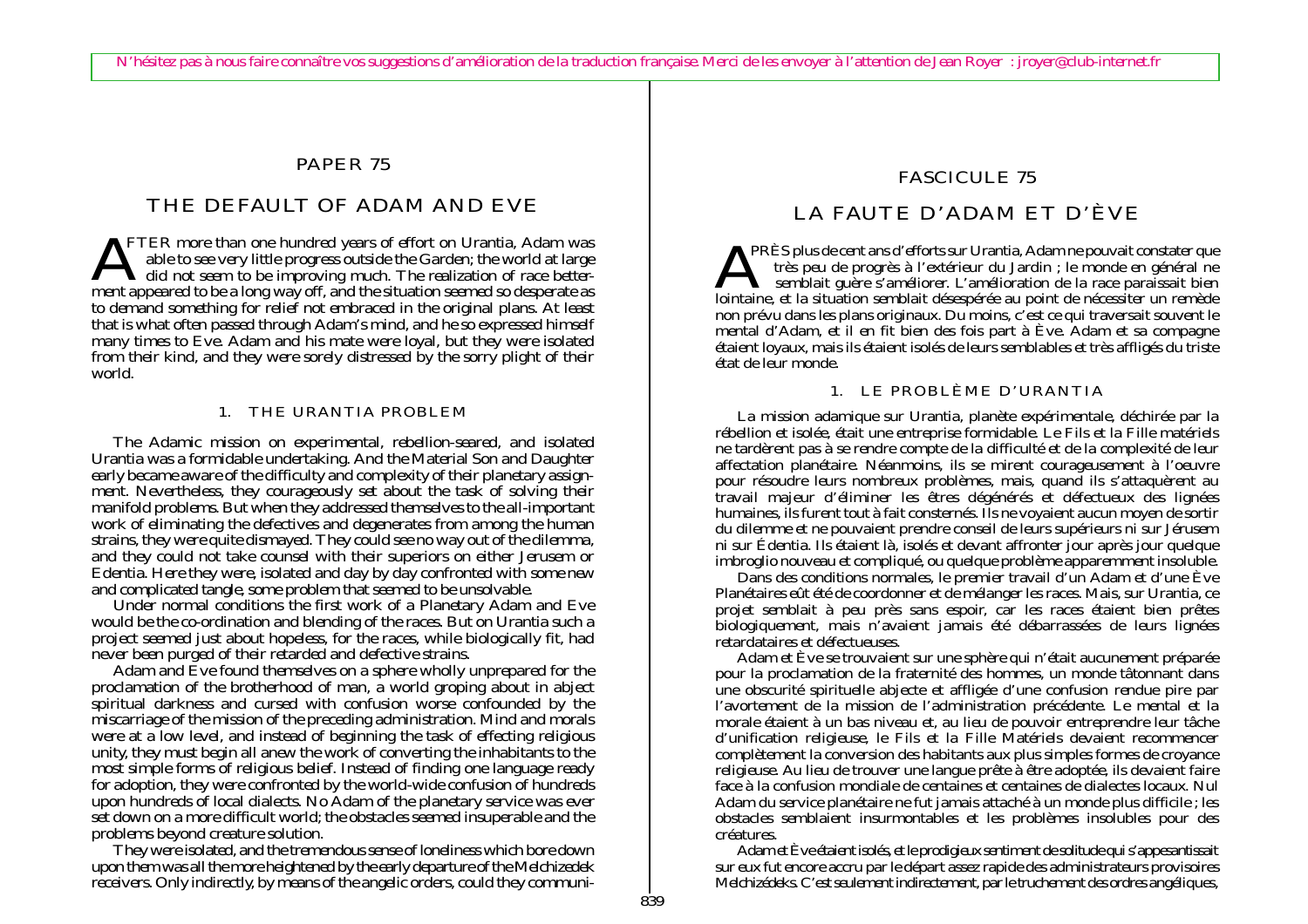cate with any being off the planet. Slowly their courage weakened, their spirits drooped, and sometimes their faith almost faltered.

And this is the true picture of the consternation of these two noble souls as they pondered the tasks which confronted them. They were both keenly aware of the enormous undertaking involved in the execution of their planetary assignment.

Probably no Material Sons of Nebadon were ever faced with such a difficult and seemingly hopeless task as confronted Adam and Eve in the sorry plight of Urantia. But they would have sometime met with success had they been more farseeing and *patient.* Both of them, especially Eve, were altogether too impatient; they were not willing to settle down to the long, long endurance test. They wanted to see some immediate results, and they did, but the results thus secured proved most disastrous both to themselves and to their world.

#### 2. CALIGASTIA'S PLOT

Caligastia paid frequent visits to the Garden and held many conferences with Adam and Eve, but they were adamant to all his suggestions of compromise and short-cut adventures. They had before them enough of the results of rebellion to produce effective immunity against all such insinuating proposals. Even the young offspring of Adam were uninfluenced by the overtures of Daligastia. And of course neither Caligastia nor his associate had power to influence any individual against his will, much less to persuade the children of Adam to do wrong.

It must be remembered that Caligastia was still the titular Planetary Prince of Urantia, a misguided but nevertheless high Son of the local universe. He was not finally deposed until the times of Christ Michael on Urantia.

But the fallen Prince was persistent and determined. He soon gave up working on Adam and decided to try a wily flank attack on Eve. The evil one concluded that the only hope for success lay in the adroit employment of suitable persons belonging to the upper strata of the Nodite group, the descendants of his onetime corporeal-staff associates. And the plans were accordingly laid for entrapping the mother of the violet race.

It was farthest from Eve's intention ever to do anything which would militate against Adam's plans or jeopardize their planetary trust. Knowing the tendency of woman to look upon immediate results rather than to plan farsightedly for more remote effects, the Melchizedeks, before departing, had especially enjoined Eve as to the peculiar dangers besetting their isolated position on the planet and had in particular warned her never to stray from the side of her mate, that is, to attempt no personal or secret methods of furthering their mutual undertakings. Eve had most scrupulously carried out these instructions for more than one hundred years, and it did not occur to her that any danger would attach to the increasingly private and confidential visits she was enjoying with a certain Nodite leader named Serapatatia. The whole affair developed so gradually and naturally that she was taken unawares.

The Garden dwellers had been in contact with the Nodites since the early days of Eden. From these mixed descendants of the defaulting members of Caligastia's staff they had received much valuable help and co-operation, and through them the Edenic regime was now to meet its complete undoing and final overthrow.

qu'ils pouvaient communiquer avec un être quelconque extérieur à la planète. Peu à peu, leur courage allait s'affaiblissant, leur entrain se perdait et, parfois, leur foi était prête à chanceler.

Telle est la véritable image de la consternation de ces deux nobles âmes tandis qu'elles réfléchissaient aux tâches qui les confrontaient. Toutes deux se rendaient compte avec acuité de l'énorme entreprise qu'impliquait l'exécution de leur affectation planétaire.

Il est probable que jamais des Fils Matériels de Nébadon n'eurent à faire face à une tâche aussi difficile, et apparemment désespérée, qu'Adam et Ève devant la pénible situation d'Urantia. Ils auraient cependant fini par réussir s'ils avaient été plus perspicaces et plus *patients.* Tous deux, et spécialement Ève, étaient vraiment trop impatients ; ils répugnaient à s'atteler à la longue, très longue épreuve d'endurance. Ils désiraient voir des résultats immédiats, et ils les virent, mais les résultats ainsi acquis se révélèrent des plus désastreux pour eux-mêmes et pour leur monde.

# 2. LE COMPLOT DE CALIGASTIA

Caligastia faisait de fréquentes visites au Jardin et eut de nombreux entretiens avec Adam et Ève, mais ils les trouva intransigeants devant toutes ses suggestions de compromis et de raccourcis aventureux. Ils avaient devant eux un tableau suffisant des résultats de la rébellion pour être efficacement immunisés contre toutes ces propositions insidieuses. Les ouvertures de Daligastia restaient sans influence même sur les jeunes descendants d'Adam. Bien entendu, ni Caligastia ni son associé n'avaient le pouvoir d'influencer une personne quelconque contre sa volonté, et encore moins de persuader les enfants d'Adam de mal faire.

Il faut se rappeler que Caligastia était encore en titre le Prince Planétaire d'Urantia, un Fils dévoyé, mais néanmoins élevé, de l'univers local. Il ne fut définitivement déposé que lors du passage de Christ Micaël sur Urantia.

Mais le Prince déchu était persévérant et résolu. Il renonça bientôt à convaincre Adam et décida de tenter une perfide attaque de flanc contre Ève. Le Malin conclut que son unique espoir de réussite résidait dans l'emploi adroit de personnes qualifiées appartenant aux couches supérieures du groupe nodite, les descendants des anciens associés de son état-major corporel. Il établit ses plans en conséquence pour prendre au piège la mère de la race violette.

Ève n'eut jamais la moindre intention de faire quoi que ce soit pour desservir les plans d'Adam ou compromettre leur mission planétaire de confiance. Connaissant la tendance des femmes à rechercher des résultats immédiats plutôt que de faire avec prévoyance des plans à effets plus lointains, les Melchizédeks, avant leur départ, avaient spécialement mis Ève en garde contre les dangers spécifiques menaçant leur position isolée sur la planète, et en particulier ils l'avaient avertie de ne jamais se désolidariser de son mari, c'est-à-dire de ne pas essayer de méthodes secrètes ou personnelles pour faire progresser leurs entreprises communes. Ève avait très scrupuleusement suivi ces instructions pendant plus de cent ans, et il ne lui était pas venu à l'idée qu'un danger s'attacherait aux visites dont elle était gratifiée par un chef nodite nommé<br>Sérapatatia, visites de plus en plus privées et confidentielles. Toute l'affaire se

développa si graduellement et si naturellement qu'Ève fut prise au dépourvu.<br>Les habitants du Jardin avaient été en contact avec les Nodites depuis les premiers jours d'Éden. Ils avaient reçu beaucoup d'aide et une précieuse collaboration de ces descendants mixtes des membres défaillants de l'état-major de Caligastia, et c'était à travers eux que le régime édénique allait maintenant être complètement ruiné et renversé.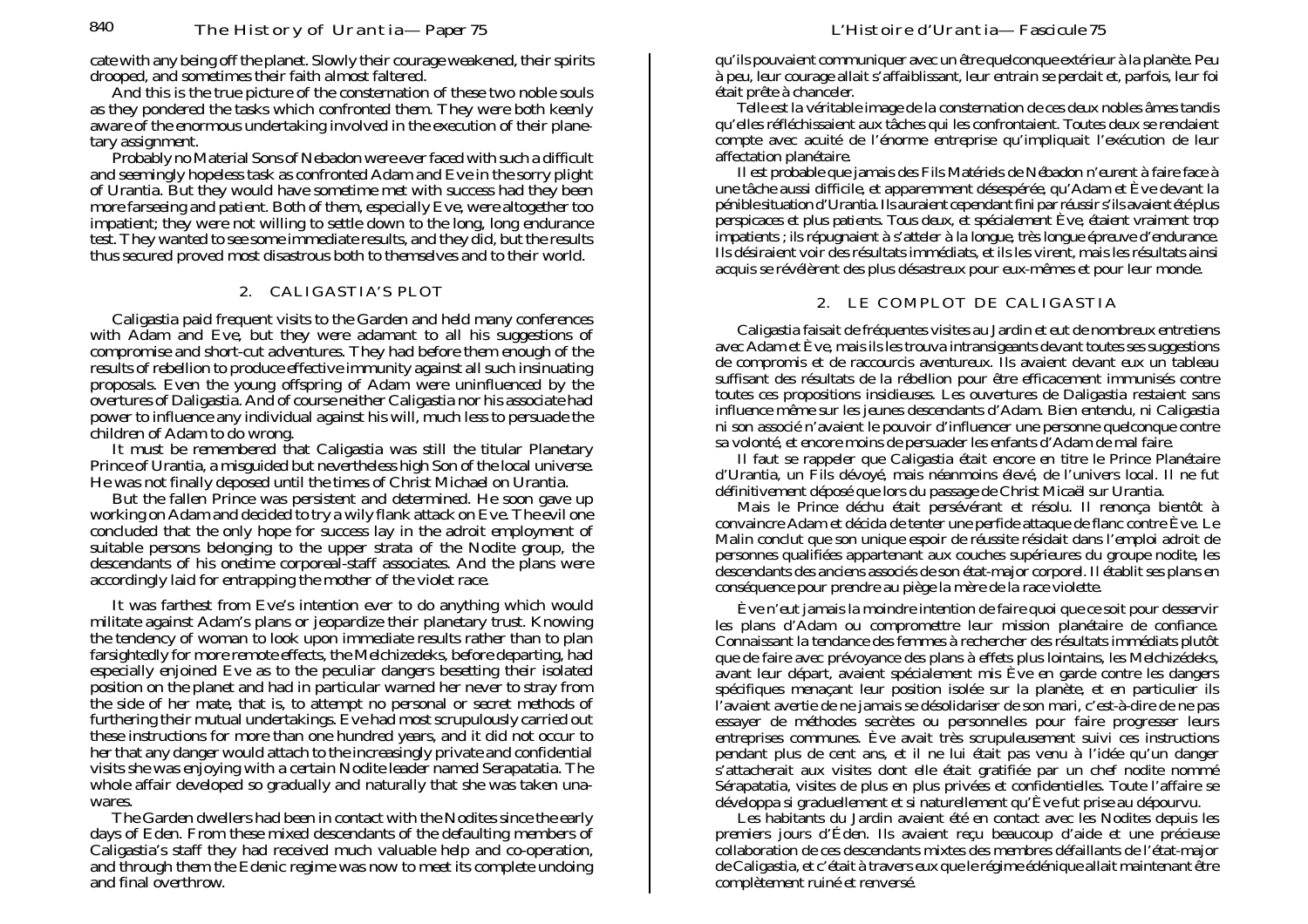# 3. THE TEMPTATION OF EVE

Adam had just finished his first one hundred years on earth when Serapatatia, upon the death of his father, came to the leadership of the western or Syrian confederation of the Nodite tribes. Serapatatia was a browntinted man, a brilliant descendant of the onetime chief of the Dalamatia commission on health mated with one of the master female minds of the blue race of those distant days. All down through the ages this line had held authority and wielded a great influence among the western Nodite tribes.

Serapatatia had made several visits to the Garden and had become deeply impressed with the righteousness of Adam's cause. And shortly after assuming the leadership of the Syrian Nodites, he announced his intention of establishing an affiliation with the work of Adam and Eve in the Garden. The majority of his people joined him in this program, and Adam was cheered by the news that the most powerful and the most intelligent of all the neighboring tribes had swung over almost bodily to the support of the program for world improvement; it was decidedly heartening. And shortly after this great event, Serapatatia and his new staff were entertained by Adam and Eve in their own home.

Serapatatia became one of the most able and efficient of all of Adam's lieutenants. He was entirely honest and thoroughly sincere in all of his activities; he was never conscious, even later on, that he was being used as a circumstantial tool of the wily Caligastia.

Presently, Serapatatia became the associate chairman of the Edenic commission on tribal relations, and many plans were laid for the more vigorous prosecution of the work of winning the remote tribes to the cause of the Garden.

He held many conferences with Adam and Eve—especially with Eve and they talked over many plans for improving their methods. One day, during a talk with Eve, it occurred to Serapatatia that it would be very helpful if, while awaiting the recruiting of large numbers of the violet race, something could be done in the meantime immediately to advance the needy waiting tribes. Serapatatia contended that, if the Nodites, as the most progressive and co-operative race, could have a leader born to them of part origin in the violet stock, it would constitute a powerful tie binding these peoples more closely to the Garden. And all of this was soberly and honestly considered to be for the good of the world since this child, to be reared and educated in the Garden, would exert a great influence for good over his father's people.

It should again be emphasized that Serapatatia was altogether honest and wholly sincere in all that he proposed. He never once suspected that he was playing into the hands of Caligastia and Daligastia. Serapatatia was entirely loyal to the plan of building up a strong reserve of the violet race before attempting the world-wide upstepping of the confused peoples of Urantia. But this would require hundreds of years to consummate, and he was impatient; he wanted to see some immediate results—something in his own lifetime. He made it clear to Eve that Adam was oftentimes discouraged by the little that had been accomplished toward uplifting the world.

For more than five years these plans were secretly matured. At last they had developed to the point where Eve consented to have a secret conference with

# 3. LA TENTATION D'ÈVE

Adam venait d'achever son premier siècle de séjour sur terre lorsque Sérapatatia, ayant perdu son père, devint chef de la confédération occidentale ou syrienne des tribus nodites. Sérapatatia était un homme au teint brun, un brillant descendant de l'ancien chef de la commission de la santé à Dalamatia, qui avait épousé une femme de la race bleue douée d'un mental supérieur, un des plus remarquables de ces temps lointains. A travers toutes les générations, cette lignée avait détenu l'autorité et exercé une grande influence sur les tribus nodites occidentales.

Sérapatatia avait fait plusieurs visites au Jardin et avait été profondément impressionné par la droiture de la cause d'Adam. Peu après avoir pris le commandement des Nodites syriens, il annonça son intention d'établir des attaches avec le travail d'Adam et d'Ève dans le Jardin. La majorité de son peuple le suivit dans ce programme, et Adam fut réconforté par la nouvelle que la plus puissante et la plus intelligente des tribus voisines s'était ralliée presque en bloc au soutien de son programme pour améliorer le monde ; c'était nettement encourageant. Peu après ce grand évènement, Adam et Ève reçurent Sérapatatia et son nouvel état-major dans leur propre maison.

Sérapatatia devint l'un des lieutenants d'Adam les plus capables et les plus efficaces. Il était entièrement honnête et complètement sincère dans toutes ses activités. Il ne fut jamais conscient, même plus tard, que le rusé Caligastia se servait de lui comme d'un instrument accessoire.

Bientôt Sérapatatia devint vice-président de la commission édénique des relations tribales, et de nombreux plans furent préparés pour poursuivre plus

vigoureusement le ralliement des tribus lointaines à la cause du Jardin.<br>Il eut de nombreuses conférences avec Adam et Ève—spécialement avec<br>Ève—où ils discutèrent bien des projets pour améliorer leurs méthodes. Un jour,<br>d pouvoir recruter un grand nombre des représentants de la race violette, il serait très utile que quelque chose puisse être fait entretemps pour le progrès immédiat des tribus qui demeuraient très dépourvues. Sérapatatia soutint que, si les Nodites, la race la plus progressiste et la plus coopérative, pouvaient avoir un chef qui naisse chez eux avec une part de sang violet, cela constituerait un lien puissant qui attacherait plus étroitement ces peuplades au Jardin. Tout ceci fut sérieusement et honnêtement considéré comme bénéfique pour le monde, puisque l'enfant, qui devait être élevé et instruit dans le Jardin, exercerait une grande influence bénéfique sur le peuple de son père.

Il y a lieu de souligner de nouveau que Sérapatatia était complètement honnête et totalement sincère dans toutes ses propositions. Jamais il ne soupçonna qu'il jouait le jeu de Caligastia et de Daligastia. Sérapatatia était entièrement fidèle au plan consistant à accumuler une forte réserve de la race violette avant de tenter le relèvement à l'échelle mondiale des peuplades confuses d'Urantia. Mais cela demanderait des centaines d'années pour être accompli, et il était impatient. Il voulait obtenir quelques résultats immédiats— des choses qu'il puisse voir pendant sa vie. Il fit comprendre clairement à Ève qu'Adam était souvent découragé par le peu de résultats qu'il avait obtenu pour élever le monde.

Pendant plus de cinq ans, ces plans furent mûris secrètement. <sup>À</sup> la fin, ils avaient atteint le point où Ève consentit à avoir un entretien secret avec Cano, le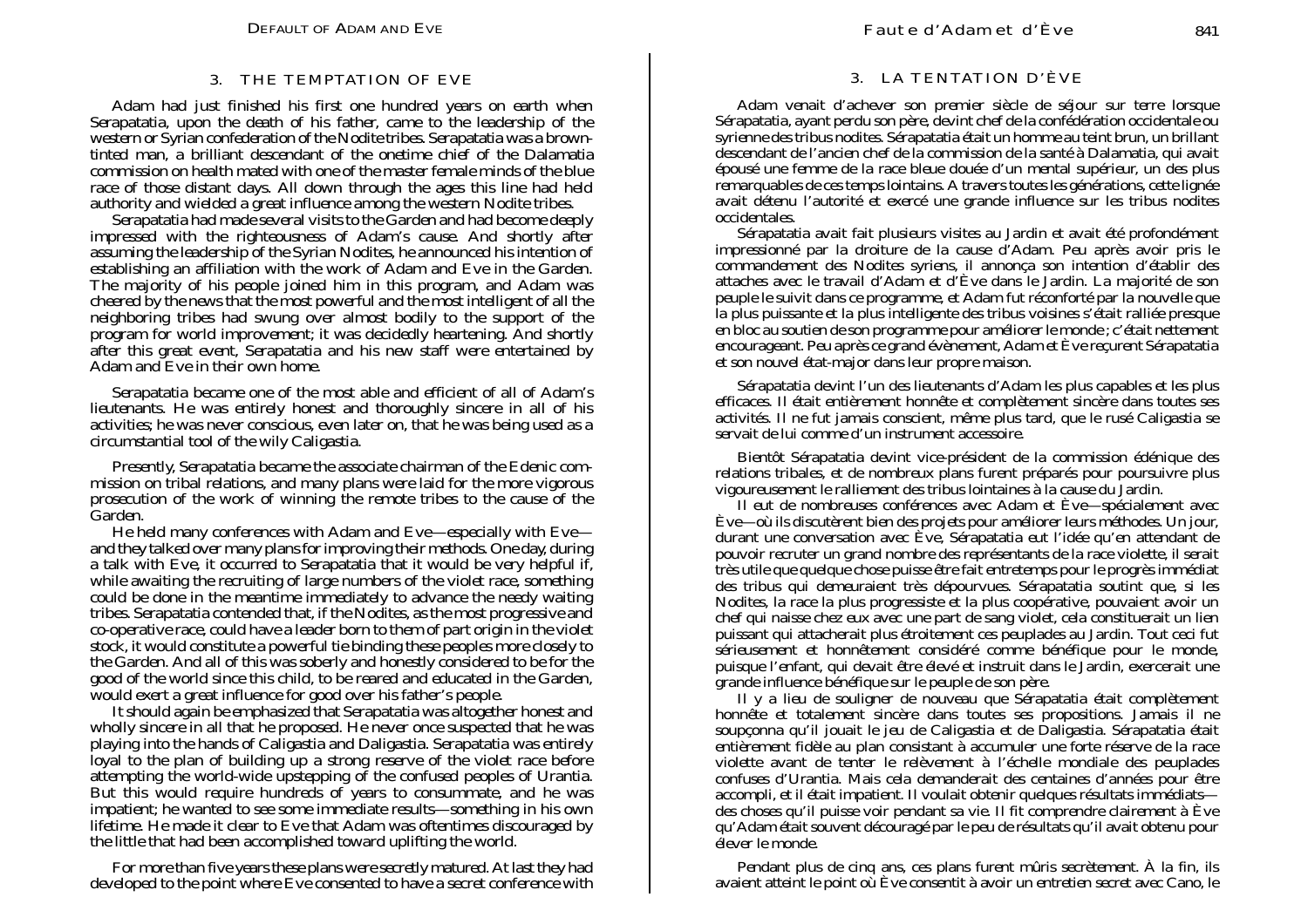Cano, the most brilliant mind and active leader of the near-by colony of friendly Nodites. Cano was very sympathetic with the Adamic regime; in fact, he was the sincere spiritual leader of those neighboring Nodites who favored friendly relations with the Garden.

The fateful meeting occurred during the twilight hours of the autumn evening, not far from the home of Adam. Eve had never before met the beautiful and enthusiastic Cano—and he was a magnificent specimen of the survival of the superior physique and outstanding intellect of his remote progenitors of the Prince's staff. And Cano also thoroughly believed in the righteousness of the Serapatatia project. (Outside of the Garden, multiple mating was a common practice.)

Influenced by flattery, enthusiasm, and great personal persuasion, Eve then and there consented to embark upon the much-discussed enterprise, to add her own little scheme of world saving to the larger and more far-reaching divine plan. Before she quite realized what was transpiring, the fatal step had been taken. It was done.

#### 4. THE REALIZATION OF DEFAULT

The celestial life of the planet was astir. Adam recognized that something was wrong, and he asked Eve to come aside with him in the Garden. And now, for the first time, Adam heard the entire story of the long-nourished plan for accelerating world improvement by operating simultaneously in two directions: the prosecution of the divine plan concomitantly with the execution of the Serapatatia enterprise.

And as the Material Son and Daughter thus communed in the moonlit Garden, "the voice in the Garden" reproved them for disobedience. And that voice was none other than my own announcement to the Edenic pair that they had transgressed the Garden covenant; that they had disobeyed the instructions of the Melchizedeks; that they had defaulted in the execution of their oaths of trust to the sovereign of the universe.

Eve had consented to participate in the practice of good and evil. Good is the carrying out of the divine plans; sin is a deliberate transgression of the divine will; evil is the misadaptation of plans and the maladjustment of techniques resulting in universe disharmony and planetary confusion.

Every time the Garden pair had partaken of the fruit of the tree of life, they had been warned by the archangel custodian to refrain from yielding to the suggestions of Caligastia to combine good and evil. They had been thus admonished: "In the day that you commingle good and evil, you shall surely become as the mortals of the realm; you shall surely die."

Eve had told Cano of this oft-repeated warning on the fateful occasion of their secret meeting, but Cano, not knowing the import or significance of such admonitions, had assured her that men and women with good motives and true intentions could do no evil; that she should surely not die but rather live anew in the person of their offspring, who would grow up to bless and stabilize the world.

Even though this project of modifying the divine plan had been conceived and executed with entire sincerity and with only the highest motives concerning the welfare of the world, it constituted evil because it represented the wrong way to achieve righteous ends, because it departed from the right way, the divine plan.

penseur le plus brillant et le chef le plus actif de la colonie voisine des Nodites sympathisants. Cano était très bien disposé envers le régime adamique ; en fait, il était le sincère chef spirituel des Nodites des environs qui souhaitaient des relations amicales avec le Jardin.

La réunion fatale eut lieu au crépuscule d'un soir d'automne, non loin de la demeure d'Adam. Ève n'avait encore jamais rencontré le beau et enthousiaste Cano—qui était un magnifique spécimen de survivance de la structure corporelle supérieure et de la remarquable intelligence de ses lointains ancêtres de l'état-major du Prince. Cano, lui aussi, croyait entièrement à la droiture du projet de Sérapatatia. (En dehors du Jardin, la polygamie se pratiquait couramment.)

Influencée par la flatterie, l'enthousiasme et une grande force de persuasion personnelle, Ève consentit séance tenante à se lancer dans l'entreprise tant discutée et à ajouter son petit projet de salut du monde au plan divin plus vaste et de plus grande envergure. Avant d'avoir tout à fait réalisé ce qui se passait, le pas fatal avait été franchi. C'en était fait.

#### 4. LA RÉALISATION DE LA FAUTE

Les êtres célestes vivant sur la planète étaient en émoi. Adam reconnut que quelque chose allait mal et demanda à Ève de venir auprès de lui dans le Jardin. Alors, pour la première fois, Adam entendit l'histoire du plan longuement mûri pour accélérer le progrès du monde en opérant simultanément dans deux directions : la poursuite du plan divin concomitante avec l'exécution du projet de Sérapatatia.

Tandis que le Fils et la Fille Matériels s'entretenaient ainsi dans le Jardin éclairé par la lune, " la voix dans le Jardin " leur reprocha leur désobéissance. Cette voix n'était autre que la mienne, lorsque j'annonçai au couple édénique qu'il avait transgressé le pacte du Jardin, qu'il avait désobéi aux instructions des Melchizédeks et qu'il avait failli à son serment de fidélité au souverain de l'univers.

Ève avait consenti à participer à la pratique du bien et du mal. Le bien est l'exécution des plans divins ; le péché est une transgression délibérée de la volonté divine ; le mal est le défaut d'adaptation des plans et d'ajustement des techniques qui se traduit par la disharmonie de l'univers et la confusion planétaire.

Chaque fois que le couple du Jardin avait mangé du fruit de l'arbre de vie, l'archange gardien les avait prévenus qu'il fallait s'abstenir de céder aux suggestions de Caligastia tendant à conjuguer le bien et le mal. Ils avaient été avertis dans les termes suivants : " Le jour où vous mélangerez le bien et le mal, vous ressemblerez sûrement aux mortels du royaume ; vous mourrez certainement. "

Lors de l'occasion fatale de leur rencontre secrète, Ève avait signalé à Cano cet avertissement souvent répété, mais Cano, ne connaissant ni l'importance ni le sens de ces remontrances, l'avait assurée que des hommes et des femmes ayant de bons mobiles et des intentions sincères ne pouvaient faire de mal, que sûrement elle ne mourrait pas, mais vivrait plutôt à nouveau dans la personne de leur enfant qui grandirait pour bénir et stabiliser le monde.

Bien que ce projet de modifier le plan divin eût été conçu et exécuté avec une entière sincérité et uniquement avec les mobiles les plus élevés pour le bien-être du monde, il constituait un mal parce qu'il représentait la mauvaise manière d'atteindre de justes fins, parce qu'il s'écartait du droit chemin, du plan divin.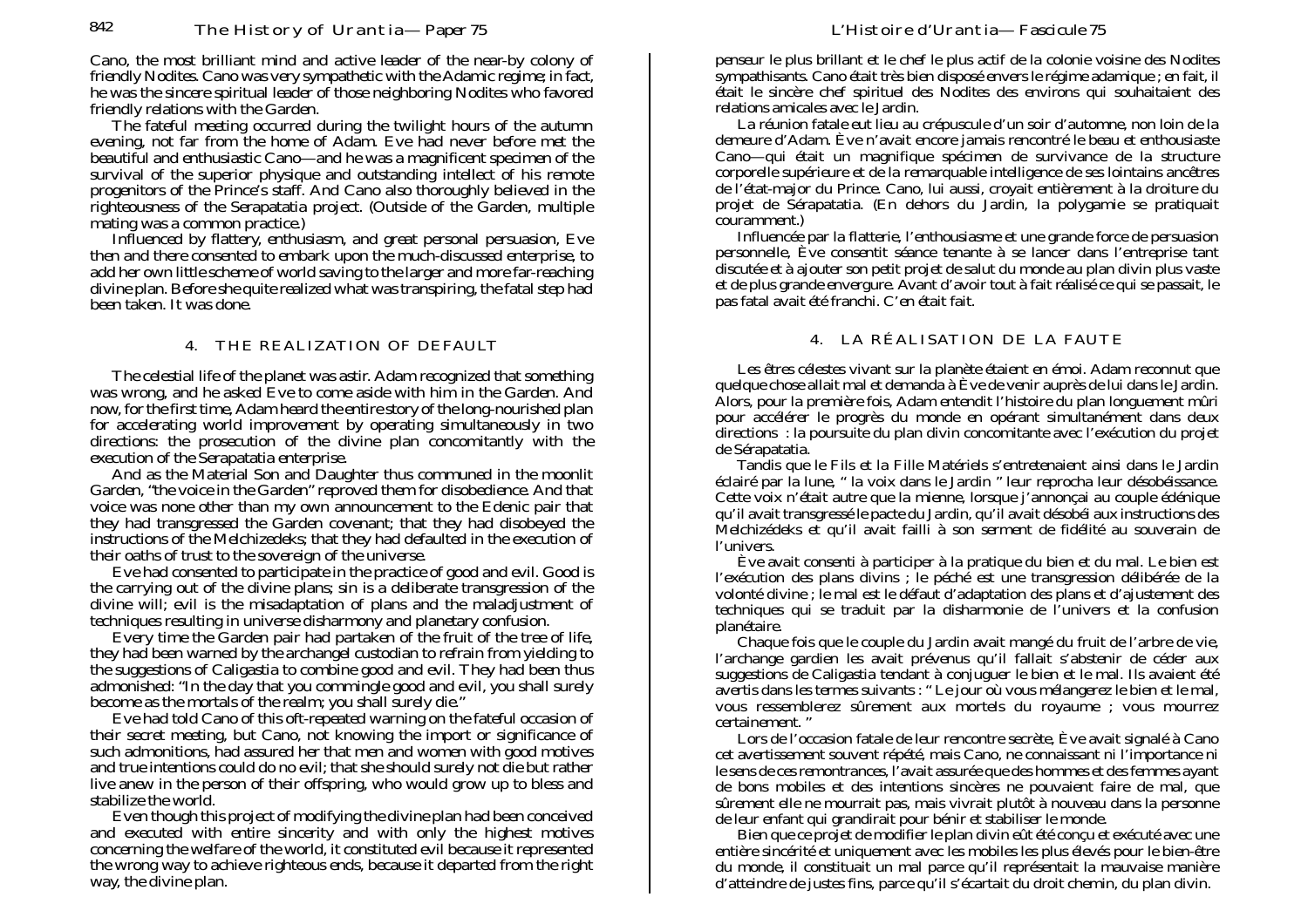True, Eve had found Cano pleasant to the eyes, and she realized all that her seducer promised by way of "new and increased knowledge of human affairs and quickened understanding of human nature as supplemental to the comprehension of the Adamic nature."

I talked to the father and mother of the violet race that night in the Garden as became my duty under the sorrowful circumstances. I listened fully to the recital of all that led up to the default of Mother Eve and gave both of them advice and counsel concerning the immediate situation. Some of this advice they followed; some they disregarded. This conference appears in your records as "the Lord God calling to Adam and Eve in the Garden and asking, 'Where are you?'" It was the practice of later generations to attribute everything unusual and extraordinary, whether natural or spiritual, directly to the personal intervention of the Gods.

#### 5. REPERCUSSIONS OF DEFAULT

Eve's disillusionment was truly pathetic. Adam discerned the whole predicament and, while heartbroken and dejected, entertained only pity and sympathy for his erring mate.

It was in the despair of the realization of failure that Adam, the day after Eve's misstep, sought out Laotta, the brilliant Nodite woman who was head of the western schools of the Garden, and with premeditation committed the folly of Eve. But do not misunderstand; Adam was not beguiled; he knew exactly what he was about; he deliberately chose to share the fate of Eve. He loved his mate with a supermortal affection, and the thought of the possibility of a lonely vigil on Urantia without her was more than he could endure.

When they learned what had happened to Eve, the infuriated inhabitants of the Garden became unmanageable; they declared war on the near-by Nodite settlement. They swept out through the gates of Eden and down upon these unprepared people, utterly destroying them—not a man, woman, or child was spared. And Cano, the father of Cain yet unborn, also perished.

Upon the realization of what had happened, Serapatatia was overcome with consternation and beside himself with fear and remorse. The next day he drowned himself in the great river.

The children of Adam sought to comfort their distracted mother while their father wandered in solitude for thirty days. At the end of that time judgment asserted itself, and Adam returned to his home and began to plan for their future course of action.

The consequences of the follies of misguided parents are so often shared by their innocent children. The upright and noble sons and daughters of Adam and Eve were overwhelmed by the inexplicable sorrow of the unbelievable tragedy which had been so suddenly and so ruthlessly thrust upon them. Not in fifty years did the older of these children recover from the sorrow and sadness of those tragic days, especially the terror of that period of thirty days during which their father was absent from home while their distracted mother was in complete ignorance of his whereabouts or fate.

And those same thirty days were as long years of sorrow and suffering to Eve. Never did this noble soul fully recover from the effects of that excruciating period of mental suffering and spiritual sorrow. No feature of their subsequent deprivations and material hardships ever began to compare in Eve's memory

Il est vrai qu'Ève avait trouvé Cano plaisant à regarder, et qu'elle réalisait tout ce que son séducteur lui promettait au moyen " d'une connaissance nouvelle et accrue des affaires humaines et d'une compréhension plus vive de la nature humaine en complément d'une compréhension de la nature adamique ".

Cette nuit-là, dans le Jardin, je parlai au père et à la mère de la race violette comme c'était mon devoir en ces tristes circonstances. J'écoutai entièrement le récit de tout ce qui avait conduit Mère Ève à commettre la faute et je leur donnai à tous deux des avis et des conseils au sujet de la situation immédiate. Certains furent suivis, d'autres dédaignés. Cet entretien est décrit dans vos annales comme " le Seigneur Dieu appelant Adam et Ève dans le Jardin et leur demandant : Où êtes-vous ? ". Les générations ultérieures avaient pour habitude d'attribuer directement à une intervention personnelle des Dieux tout ce qui était inhabituel ou extraordinaire, que ce soit d'ordre physique ou spirituel.

#### 5. LES RÉPERCUSSIONS DE LA FAUTE

La désillusion d'Ève fut vraiment pathétique. Adam discerna toute la malheureuse conjoncture. Malgré son abattement et son coeur brisé, il ne

manifesta que de la pitié et de la sympathie pour sa compagne égarée. de la faute d'Éve, rechercha Laotta, la brillante femme nodite qui dirigeait les écoles occidentales du Jardin, et commit avec préméditation la même folie qu'Ève. Mais ne vous méprenez pas : Adam ne fut pas séduit ; il savait exactement ce qu'il faisait ; il choisit délibérément de partager le sort d'Ève. Il aimait sa compagne d'une affection suprahumaine, et l'idée de la possibilité d'une veille solitaire sans elle sur Urantia dépassait ce qu'il pouvait supporter. Quand ils apprirent ce qui était arrivé à Ève, les habitants du Jardin

devinrent furieux et ingouvernables. Ils déclarèrent la guerre aux Nodites installés dans le voisinage. Sortant par les portes d'Éden, ils se précipitèrent sur cette population non préparée et la détruisirent de fond en comble. Aucun homme, aucune femme, aucun enfant ne furent épargnés, et Cano, le père de Caïn encore à naître, périt également.

Lorsqu'il comprit clairement ce qui était arrivé, Sérapatatia s'effondra dans la consternation ; la crainte et le remords lui firent perdre la raison et, le

lendemain, il alla se noyer dans le grand fleuve. leur père errait seul pendant trente jours. À la fin de ce délai, le bon sens reprit le dessus ; Adam revint à son foyer et commença à faire des plans pour leur future ligne de conduite.

Les conséquences des folies des parents malavisés sont bien souvent partagées par leurs enfants innocents. Les nobles et intègres fils et filles d'Adam et d'Eve étaient accablés par l'inexplicable tristesse due à l'incroyable tragédie dans laquelle ils avaient été si soudainement et si brutalement précipités. Cinquante ans plus tard, les ainés de ces enfants ne s'étaient pas encore remis du chagrin et de la douleur de ces jours tragiques, et spécialement de la terreur éprouvée pendant la période de trente jours où leur père avait été absent du foyer, tandis que leur mère affolée ignorait complètement son sort et l'endroit où il se trouvait.

Ces mêmes trente jours furent, pour Ève, comme de longues années de chagrin et de souffrance. Cette noble âme ne se remit jamais complètement de cette période atroce de douleur mentale et de tristesse spirituelle. Nul aspect de leurs privations et de leurs tribulations ultérieures ne peut même se comparer, dans la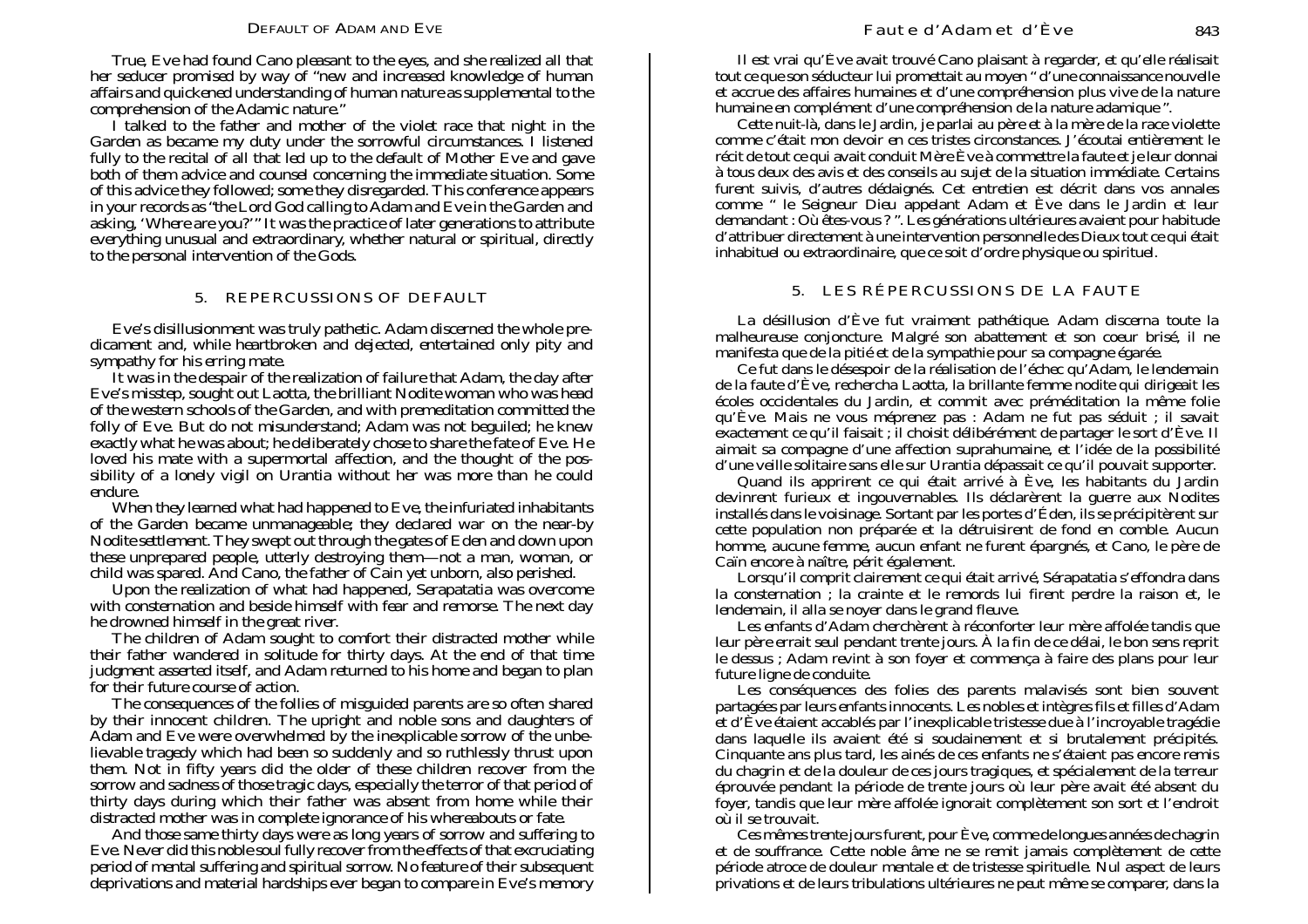with those terrible days and awful nights of loneliness and unbearable uncertainty. She learned of the rash act of Serapatatia and did not know whether her mate had in sorrow destroyed himself or had been removed from the world in retribution for her misstep. And when Adam returned, Eve experienced a satisfaction of joy and gratitude that never was effaced by their long and difficult life partnership of toiling service.

Time passed, but Adam was not certain of the nature of their offense until seventy days after the default of Eve, when the Melchizedek receivers returned to Urantia and assumed jurisdiction over world affairs. And then he knew they had failed.

But still more trouble was brewing: The news of the annihilation of the Nodite settlement near Eden was not slow in reaching the home tribes of Serapatatia to the north, and presently a great host was assembling to march on the Garden. And this was the beginning of a long and bitter warfare between the Adamites and the Nodites, for these hostilities kept up long after Adam and his followers emigrated to the second garden in the Euphrates valley. There was intense and lasting "enmity between that man and the woman, between his seed and her seed."

#### 6. ADAM AND EVE LEAVE THE GARDEN

When Adam learned that the Nodites were on the march, he sought the counsel of the Melchizedeks, but they refused to advise him, only telling him to do as he thought best and promising their friendly co-operation, as far as possible, in any course he might decide upon. The Melchizedeks had been forbidden to interfere with the personal plans of Adam and Eve.

Adam knew that he and Eve had failed; the presence of the Melchizedek receivers told him that, though he still knew nothing of their personal status or future fate. He held an all-night conference with some twelve hundred loyal followers who pledged themselves to follow their leader, and the next day at noon these pilgrims went forth from Eden in quest of new homes. Adam had no liking for war and accordingly elected to leave the first garden to the Nodites unopposed.

The Edenic caravan was halted on the third day out from the Garden by the arrival of the seraphic transports from Jerusem. And for the first time Adam and Eve were informed of what was to become of their children. While the transports stood by, those children who had arrived at the age of choice (twenty years) were given the option of remaining on Urantia with their parents or of becoming wards of the Most Highs of Norlatiadek. Two thirds chose to go to Edentia; about one third elected to remain with their parents. All children of prechoice age were taken to Edentia. No one could have beheld the sorrowful parting of this Material Son and Daughter and their children without realizing that the way of the transgressor is hard. These offspring of Adam and Eve are now on Edentia; we do not know what disposition is to be made of them.

It was a sad, sad caravan that prepared to journey on. Could anything have been more tragic! To have come to a world in such high hopes, to have been so auspiciously received, and then to go forth in disgrace from Eden, only to lose more than three fourths of their children even before finding a new abiding place!

mémoire d'Ève, à ces terribles journées, et à ces affreuses nuits de solitude et d'intolérable incertitude. Elle apprit l'action irréfléchie de Sérapatatia sans savoir si son compagnon s'était tué de désespoir ou avait été enlevé de la terre en punition de la faute qu'elle avait commise. Et, lorsqu'Adam revint, Ève éprouva une joie et une reconnaissance qui ne furent jamais effacées par le dur service de leur longue et difficile association de vie.

Le temps passait, mais Adam ne fut certain de la nature de leur infraction que soixante-dix jours après la faute d'Ève, quand les administrateurs provisoires Melchizédeks revinrent sur Urantia et assumèrent la juridiction sur les affaires du monde. Alors, il sut qu'Ève et lui avaient échoué.

Mais bien d'autres ennuis se préparaient. La nouvelle de l'anéantissement de la colonie nodite proche d'Éden ne tarda pas à être connue des tribus de Sérapatatia dans le nord, et une grande armée s'assembla bientôt pour marcher sur le Jardin. Ce fut le commencement d'une longue guerre acharnée entre les Adamites et les Nodites, car ces hostilités durèrent bien après qu'Adam et ses partisans eurent émigré vers le second jardin, dans la vallée de l'Euphrate. Il y eut " une inimitié intense et prolongée entre cet homme et la femme, entre la semence de l'un et la semence de l'autre ".

# 6. ADAM ET ÈVE QUITTENT LE JARDIN

Lorsqu'Adam apprit que les Nodites étaient en marche, il demanda conseil aux Melchizédeks, mais ceux-ci refusèrent de lui donner un avis. Ils se bornèrent à lui dire d'agir au mieux de son idée et lui promirent leur coopération amicale, dans toute la mesure du possible, dans la ligne de conduite qu'il aurait choisie. Les Melchizédeks avaient reçu l'interdiction de

<sup>s</sup>'immiscer dans les plans personnels d'Adam et d'Ève. Adam savait que lui et Ève avaient échoué ; la présence des administrateurs provisoires Melchizédeks le lui annonçait ; mais il ne savait encore rien de leur statut personnel, ni de leur sort futur. Il tint, pendant toute la nuit, une conférence avec douze cents partisans loyaux qui s'engagèrent à suivre leur chef. Le lendemain à midi, ces pèlerins s'en allèrent d'Éden à la recherche de nouvelles demeures. Adam n'aimait pas la guerre et choisit, en conséquence, d'abandonner sans opposition le premier jardin aux Nodites.

La caravane édénique fut arrêté le troisième jour de sa sortie du Jardin par les transports séraphiques arrivant de Jérusem. Pour la première fois, Adam et Ève furent renseignés sur ce qu'allait être le sort de leurs enfants. Tandis que les transporteurs se tenaient prêts, les enfants qui étaient arrivés à l'âge du choix (vingt ans) reçurent l'option de rester sur Urantia avec leurs parents ou de devenir pupilles des Très Hauts de Norlatiadek. Les deux tiers choisirent<br>d'aller sur Édentia ; environ un tiers décida de rester avec leurs parents. Tous<br>les enfants qui n'étaient pas d'âge à choisir furent emmenés sur <sup>n</sup>'aurait pu assister à la pénible séparation du Fils et de la Fille Matériels d'avec leurs enfants sans réaliser que la voie des transgresseurs est rude. Ces descendants d'Adam et d'Ève sont à présent sur Édentia et nous ignorons ce que l'on fera d'eux.

Ce fut une bien triste caravane qui se prépara à continuer son voyage. Peut-<br>on imaginer plus tragique ! Être venus sur un monde avec tant d'espoirs, avoir<br>été accueillis sous d'aussi heureux auspices, puis quitter Éden da et encore perdre les trois quarts de leurs enfants avant même d'avoir trouvé une nouvelle résidence !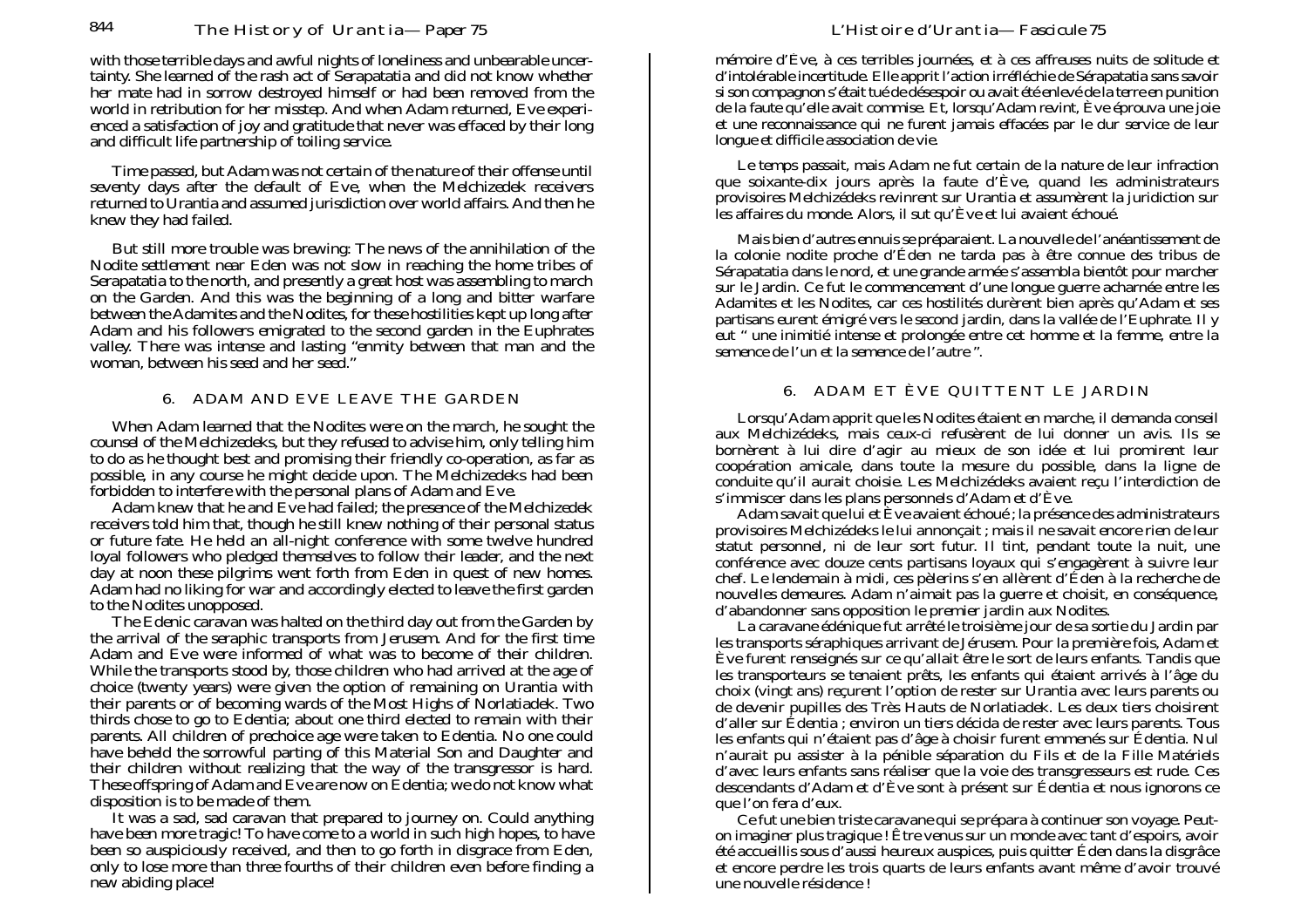#### 7. DEGRADATION OF ADAM AND EVE

It was while the Edenic caravan was halted that Adam and Eve were informed of the nature of their transgressions and advised concerning their fate. Gabriel appeared to pronounce judgment. And this was the verdict: The Planetary Adam and Eve of Urantia are adjudged in default; they have violated the covenant of their trusteeship as the rulers of this inhabited world.

While downcast by the sense of guilt, Adam and Eve were greatly cheered by the announcement that their judges on Salvington had absolved them from all charges of standing in "contempt of the universe government." They had not been held guilty of rebellion.

The Edenic pair were informed that they had degraded themselves to the status of the mortals of the realm; that they must henceforth conduct themselves as man and woman of Urantia, looking to the future of the world races for their future.

Long before Adam and Eve left Jerusem, their instructors had fully explained to them the consequences of any vital departure from the divine plans. I had personally and repeatedly warned them, both before and after they arrived on Urantia, that reduction to the status of mortal flesh would be the certain result, the sure penalty, which would unfailingly attend default in the execution of their planetary mission. But a comprehension of the immortality status of the material order of sonship is essential to a clear understanding of the consequences attendant upon the default of Adam and Eve.

1. Adam and Eve, like their fellows on Jerusem, maintained immortal status through intellectual association with the mind-gravity circuit of the Spirit. When this vital sustenance is broken by mental disjunction, then, regardless of the spiritual level of creature existence, immortality status is lost. Mortal status followed by physical dissolution was the inevitable consequence of the intellectual default of Adam and Eve.

2. The Material Son and Daughter of Urantia, being also personalized in the similitude of the mortal flesh of this world, were further dependent on the maintenance of a dual circulatory system, the one derived from their physical natures, the other from the superenergy stored in the fruit of the tree of life. Always had the archangel custodian admonished Adam and Eve that default of trust would culminate in degradation of status, and access to this source of energy was denied them subsequent to their default.

Caligastia did succeed in trapping Adam and Eve, but he did not accomplish his purpose of leading them into open rebellion against the universe government. What they had done was indeed evil, but they were never guilty of contempt for truth, neither did they knowingly enlist in rebellion against the righteous rule of the Universal Father and his Creator Son.

#### 8. THE SO-CALLED FALL OF MAN

Adam and Eve did fall from their high estate of material sonship down to the lowly status of mortal man. But that was not the fall of man. The human race has been uplifted despite the immediate consequences of the Adamic default. Although the divine plan of giving the violet race to the Urantia peoples miscarried, the mortal races have profited enormously from the limited contribution which Adam and his descendants made to the Urantia races.

# 7. LA DÉGRADATION D'ADAM ET D'ÈVE

Ce fut pendant l'arrêt de la caravane édénique qu'Adam et Ève furent renseignés sur la nature de leur transgression et informés du sort qui les attendait. Gabriel apparut pour prononcer le jugement, et voici le verdict : " L'Adam et l'Ève Planétaires d'Urantia sont jugés en faute ; ils ont violé le pacte de leur mission de confiance comme chefs de ce monde habité ."

Abattus par leur sentiment de culpabilité, Adam et Ève furent cependant grandement réconfortés par l'annonce que leurs juges sur Salvington les avaient absous de toute accusation d'avoir " outragé le gouvernement de l'univers ". Ils <sup>n</sup>'avaient pas été jugés coupables de rébellion.

Le Fils et la Fille édéniques furent informés qu'ils s'étaient abaissés euxmêmes au statut des mortels du royaume et qu'il leur fallait désormais se conduire comme un homme et une femme d'Urantia en envisageant l'avenir des races du monde comme le leur.

Longtemps avant qu'Adam et Ève eussent quitté Jérusem, leurs instructeurs leur avaient pleinement expliqué les conséquences de tout manquement vital aux plans divins. Je les avais personnellement prévenus maintes et maintes fois, aussi bien avant qu'après leur arrivée sur Urantia, que la réduction au statut de chair mortelle serait le résultat certain, la pénalité sûre, qui accompagnerait infailliblement une carence dans l'exécution de leur mission planétaire. Mais il est essentiel d'avoir certaines notions du statut d'immortalité de l'ordre matériel de filiation pour comprendre clairement les conséquences entrainées par la faute d'Adam et d'Ève.

1. Adam et Ève, comme leurs semblables de Jérusem, maintenaient leur statut d'immortalité par association intellectuelle avec le circuit de gravité mentale de l'Esprit. Quand ce soutien vital est rompu par disjonction mentale, alors, quel que soit le niveau spirituel de l'existence de la créature, le statut d'immortalité est perdu. Le statut mortel, suivi de la décomposition physique, était la conséquence inévitable de la faute intellectuelle d'Adam et d'Ève.

2. Le Fils et la Fille Matériels d'Urantia étaient personnalisés dans la similitude de la chair mortelle de ce monde ; ils dépendaient donc, de plus, d'un double système circulatoire, le premier dérivé de leur nature physique et le second, de la superénergie accumulée dans le fruit de l'arbre de vie. L'archange conservateur de l'arbre avait toujours averti Adam et Ève qu'un manquement à la confiance culminerait dans une dégradation de statut ; l'accès à cette source

d'énergie leur fut refusé à la suite de leur faute. Caligastia avait réussi à prendre Adam et Ève au piège, mais n'avait pas réalisé son dessein de les entrainer dans une rébellion ouverte contre le gouvernement de l'univers. Ce qu'ils avaient fait était réellement mal, mais jamais ils ne furent coupables d'avoir outragé la vérité, ils ne s'étaient pas non plus engagés consciemment dans une rébellion contre la juste autorité du Père Universel et de son Fils Créateur.

#### 8. LA PRÉTENDUE CHUTE DE L'HOMME

Adam et Ève sont vraiment déchus de leur état supérieur de filiation matérielle jusqu'à l'humble statut des hommes mortels, mais ce ne fut pas la chute de l'homme. Malgré les conséquences immédiates de la faute adamique, la race humaine fut élevée. Bien que le plan divin du don de la race violette aux peuples d'Urantia ait avorté, les races mortelles ont tiré un immense profit de la contribution limitée qu'Adam et sa descendance apportèrent aux races d'Urantia.